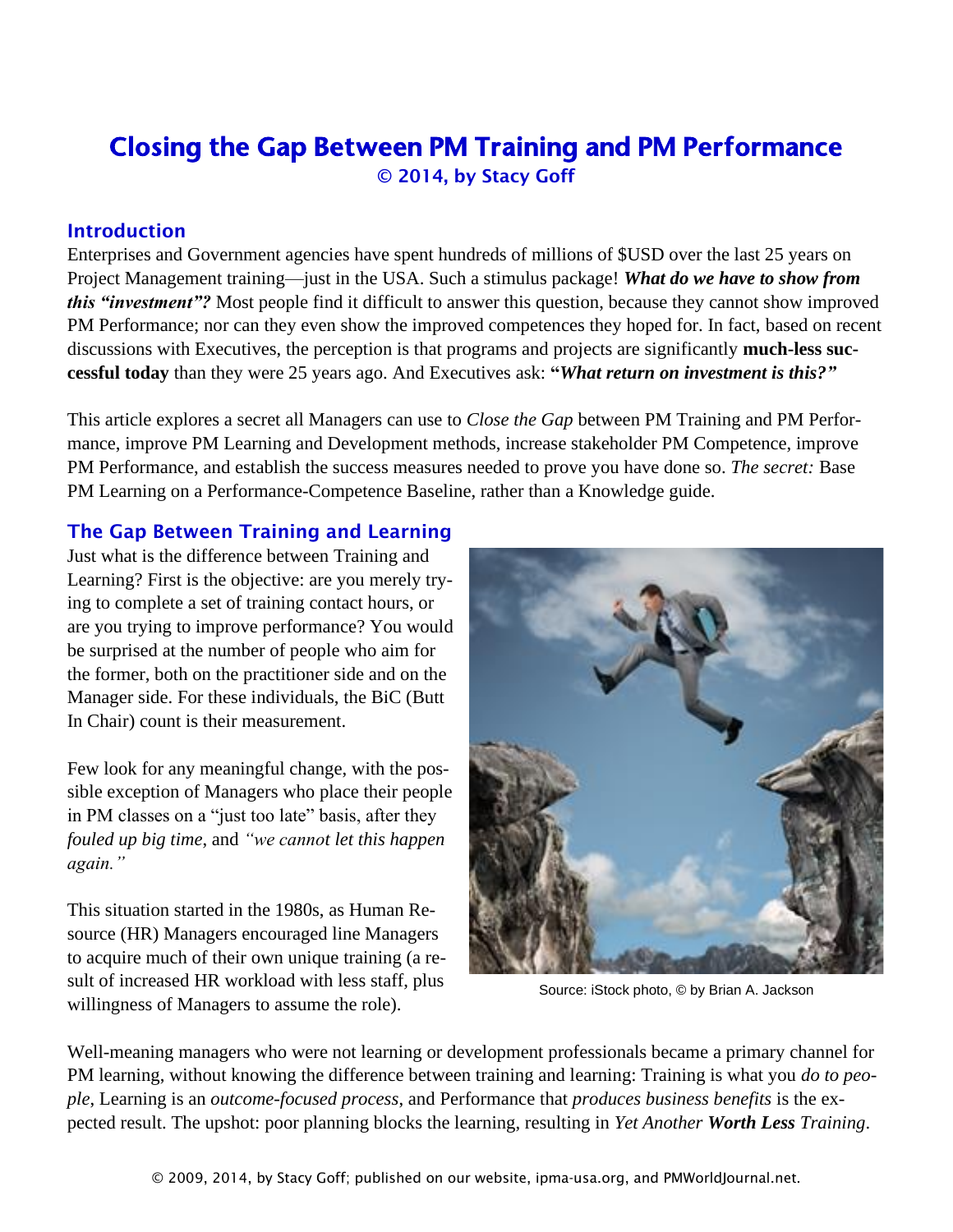The learning planning errors include:

- Training that will not soon be applied.
- The wrong level of learning for the Learner (too advanced, or not advanced enough).
- Training merely to pass an exam, against a knowledge, rather than a Performance Competence baseline.
- Training against methods or standards that conflict with Organizational practices or standards.
- Training with no expectations for follow-up or evaluation of outcomes.
- Failing to get participants' Managers into the learning reinforcement-and-support-loop.
- Smorgasbord training, selecting generic and inconsistent training from indistinguishable yet widely varying providers.

At the right we show a smarter way of looking at the distinctions: Training is an input. The effectiveness of this input depends on a wide range of other input and process factors, including (in addition to the above errors) Learner readiness, his or her opportunity to apply the learning back on the job, support of relevant methods, and other factors.



*Example:* An organization's Managers decide to *improve assignment estimating performance*. They conduct training in Estimating prerequisites, inputs, steps, and formulae. The learning begins in class, and **continues with coaching** in the workplace. Managers measure and evaluate improved performance is in the workplace.

The gap (or chasm!) between Training and Learning may show whether you are throwing money away or investing it. In addition, while many organizations are wisely investing in true PM Learning, a much larger number are merely sending people away to generic PM training , with fuzzy outcomes, and no follow-up.

# The PM Performance Progression

The author frequently publishes and presents<sup>i</sup> about this *Closing the Gap* progression. In effective learning, one moves from PM Knowledge to Skill, to Attitudes and Attributes, to Competence, and then on to PM Performance. To repeat our familiar refrain, while *Knowledge* is a great foundation, it is like Potential Energy: By itself, it accomplishes nothing! And, this Knowledge *must be applied* within two weeks of acquisition (the half-life of new Knowledge not applied). *It must be applied* to achieve anything, in which case it can begin to form the foundation of a new Skill. This is consistent with both Bloom's and Kirkpatrick's insights. At the right we show a smarter way of looking of *Projectiveness* of this input dependent on a wide<br>fectiveness of this input depends on a wide  $P$  *PRAINING*<br>
Exampre readiness, his or her opportunity to ap-<br> *PRAINING* 

*Skill* evolves from multiple applications of new learning, as the Learner begins to master it. Skills have a longer learning decay curve than Knowledge. When that Skill is recognized and rewarded by others, the Learner starts developing reinforcing *Attitudes*, which help perpetuate the new Skills. They also help overcome any interpersonal skill gaps, and trigger improvements in the *Behavioral Attributes*.

Continued rewards and reinforcement, plus opportunity to apply the new insights in varying situations help to move the progression to Competence (which is still an input). Then, stepping back to assess how one's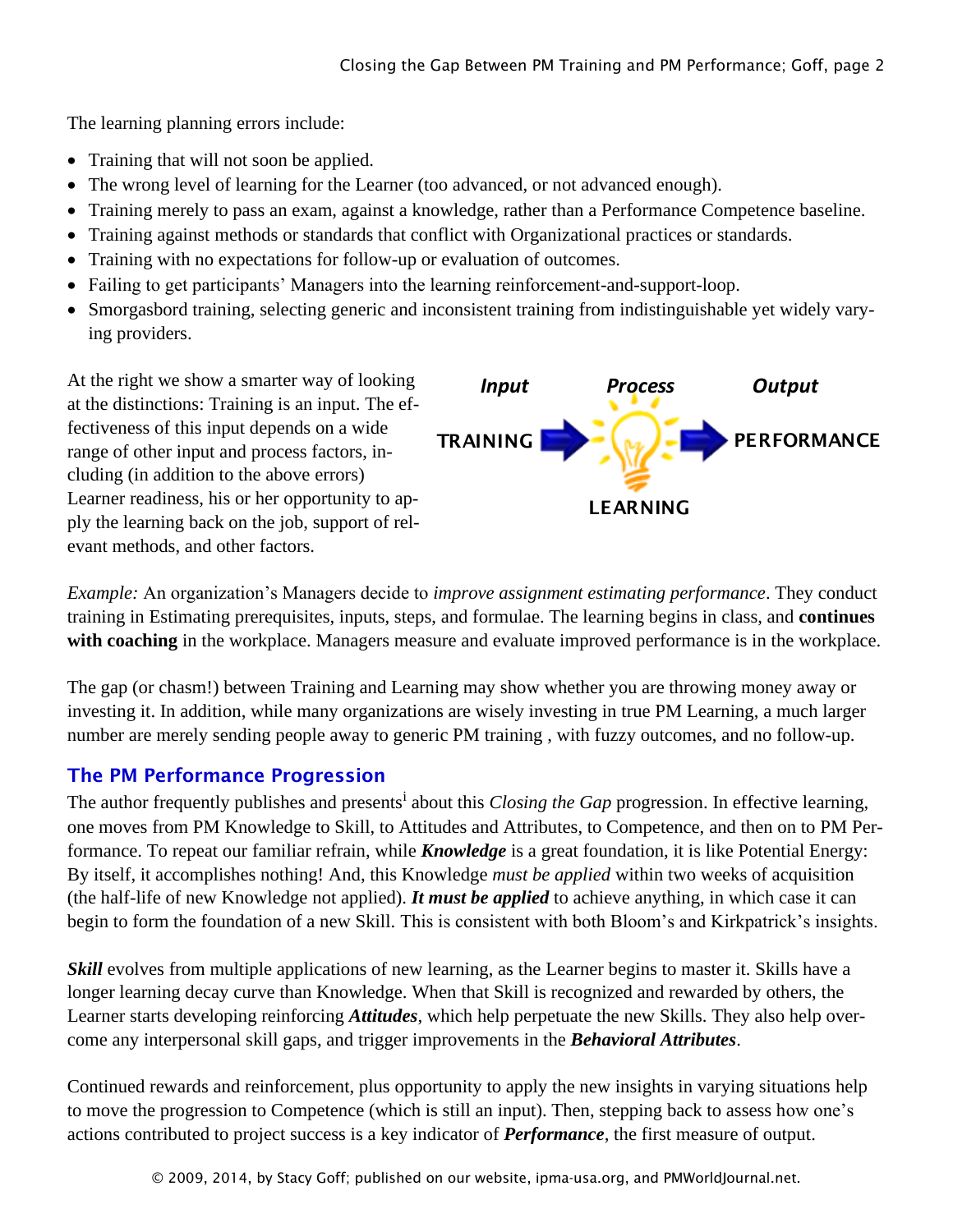The figure below illustrates this Performance progression. Given this progression, which would you rather develop in your Program and Project Managers: basic Knowledge or true Performance?



Yet still today, many Managers (and worse, many trainers!) believe that Knowledge is an end unto itself. They even send people to classes that cover rote memorization of processes, formulae and definitions. They focus on passing knowledge-based certifications. They measure results based on hours or days in classroom chairs, and not in needed behavioral changes or project outcomes. Why? Perhaps because those are easy measures. But they are all *inputs*, and have no impact on PM Performance, the benefit producing *result*.

To more-clearly illustrate the importance of moving beyond Knowledge, consider the following scenarios:

- Would you be willing to fly as a passenger in a plane piloted by two *"Air Academy"* graduates who passed their final exam, but have never taken off or landed a plane (not even in a simulator)?
- Would you consider "going under the knife" for brain surgery by a surgeon who has attended all the classes, read all the books, passed the exams, but has never wielded a scalpel?
- Would you allow a lawyer to represent you in a criminal case, who, while having passed the bar exam, has never practiced before a jury?
- Would you trust your most-important strategic project to a project manager who has passed an exam about project management topics, but has never managed an entire project?

In the above cases, your answer is probably **no, you would not**. In each case you would prefer (if you have a choice) to move beyond Knowledge, beyond Skill, beyond Attitudes and Attributes, to experience-driven Competence and proven PM Performance. *Thus our Gap-closing secret: You should base your PM Learning on a Competence baseline, rather than a Knowledge guide.*

# *Causing Learning*, Versus Just Doing Training

Does training accomplish nothing? *Au Contraire;* **poor training** accomplishes nothing. Training that merely prepares for an exam accomplishes even less. Training that conflicts with your organizational standards and unique methods *will damage performance*. On the other hand, there are many ways your Learning and Development initiatives can productively involve training in your quest for improved PM Performance. Among the actions you should consider, for all PM learning:

A. Train the Right People. PM CompModel<sup>ii</sup>, Stacy's PM competence assessment and development planning process and tool, helps identify the competence or performance gaps of all key project stakeholders. It does little good (for example) to send a Senior Project Manager to advanced PM training if the real project problem is Sponsors or Resource Managers who demonstrate significant competence gaps. Assess your project team and all key stakeholders to reduce risk and improve project performance. You get the idea.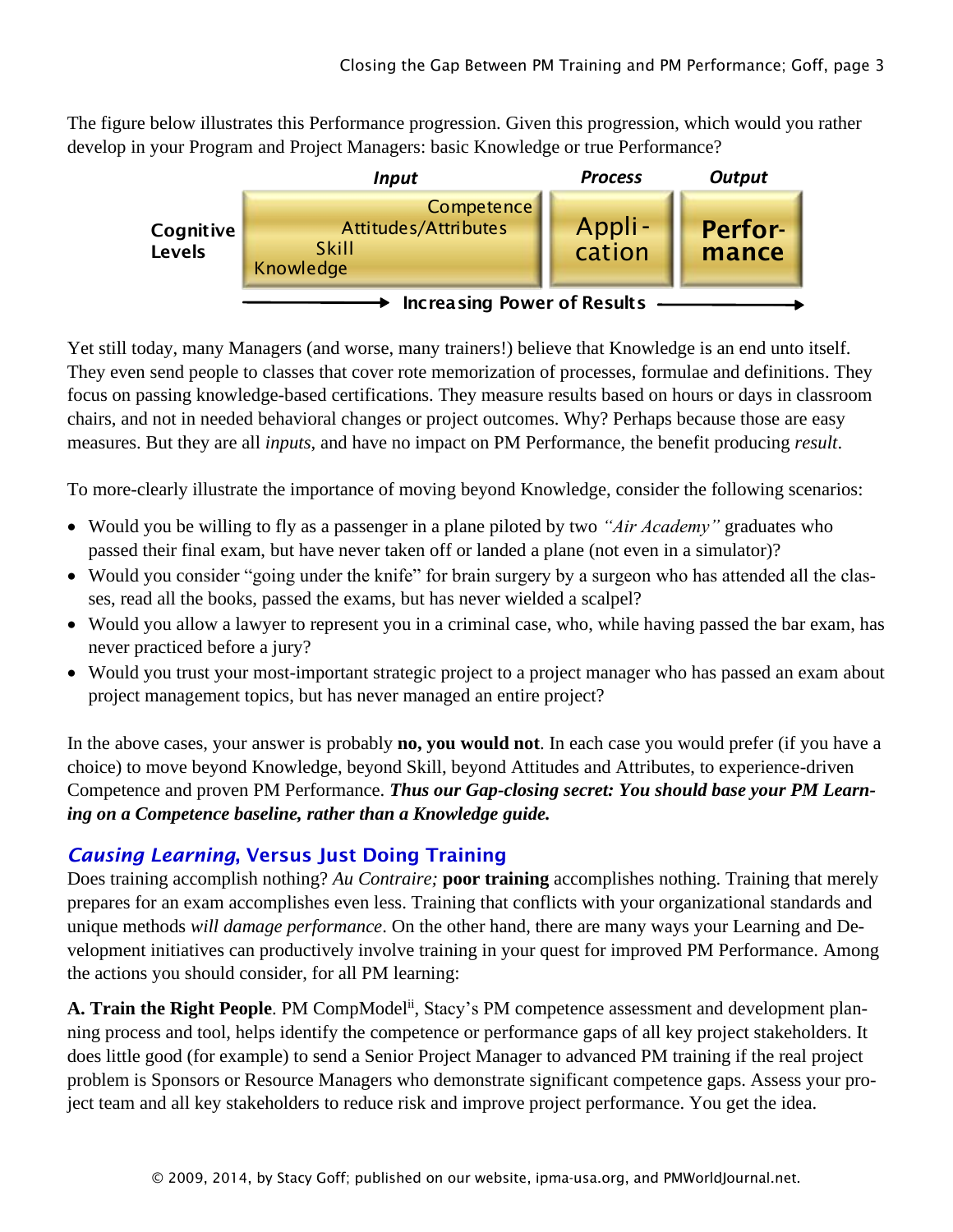**B. Assess Learning Needs** for each selected learning event based on participant strengths and weaknesses against Targets. Use class Learning Objectives as the criteria for this assessment; note that some vendors list only their class topics, and one cannot readily identify from this information what Learners will be able to achieve after the class. The author has used SNAP™, Skills Needs Assessment Processiii for over 30 years to target Learner needs before any class, populate classes with participants having similar levels of learning needs, modify class timings for each audience's needs, and assess progress and results six weeks after the class—with follow-on recommendations for coaching or other interventions, where needed.

**C. Use Kirkpatrick's Four Levels of Workshop Evaluation;** the primary evaluation of too many organizations is the "smile sheet", the Level 1 immediate post-course reaction form. While useful in probing participant attitudes and determining whether the chairs were comfortable, there are much more effective measures of learning. Savvy Learning Managers also add Kirkpatrick'siv levels 2 Measured Learning; 3 Behavior Change; and 4 Results: benefits for the organization. Apply them all—to maximize your learning benefits!

**D. Engage Managers in Preparation and Follow-Through**. You cannot send someone away for a day or a week and expect a transformed person to return. You must manage expectations before any training about the areas where improvement will help the most, then evaluate and coach during the two-six+ week period after the class to fine-tune or redirect the learning. And, the first time the Learner tries to apply new skills, it may take a bit longer; Managers must allow for that learning to occur, or it will be stifled.

# Complementing Learning With Coaching and Products

Years ago, some PM Consultancies offered a differentiator. Rather than just performing "hit and run" training, they added a suite of products and services. This idea began with the observation that learners left a class filled with excitement and eagerness to try out their newfound learning. Back in the "real world", learners found it difficult to consistently apply the tools and techniques they had studied. In addition to Learning, the consultancies added Products, such as PM Methods and supporting tools for e.g.: Project Estimating, plus Coaching in how to use the methods and tools correctly. See the resulting *Three Legged Stool* model below.

One interesting outcome of these post workshop learning support efforts was the insight that *"One size doesn't fit all."* While the 1980s was the era of *Big Bang* methodologies in Information Technology and other disciplines, the author spent significant effort scaling down the rigor and burden of commercial methodologies for the medium and smaller projects most customers most-often managed. We understood that using too-large (or too-small) a PM methodology can cause more harm than using none at all.

From these insights came additional methodologies, including universal, minimum, agile, and scalable methods; even adding thin staffing methods. Of course, we also developed iterative, adaptive



multi-path PM Methodologies. Based on those methods and product successes, some PM consultancies added more sophisticated project coaching services, including Rapid Initial Planning™, risk assessment and response planning, project audit services, competency center development, PMO establishment, methods improvement, and project interventions. Thus, an entire PM consulting industry evolved from 1982-1992.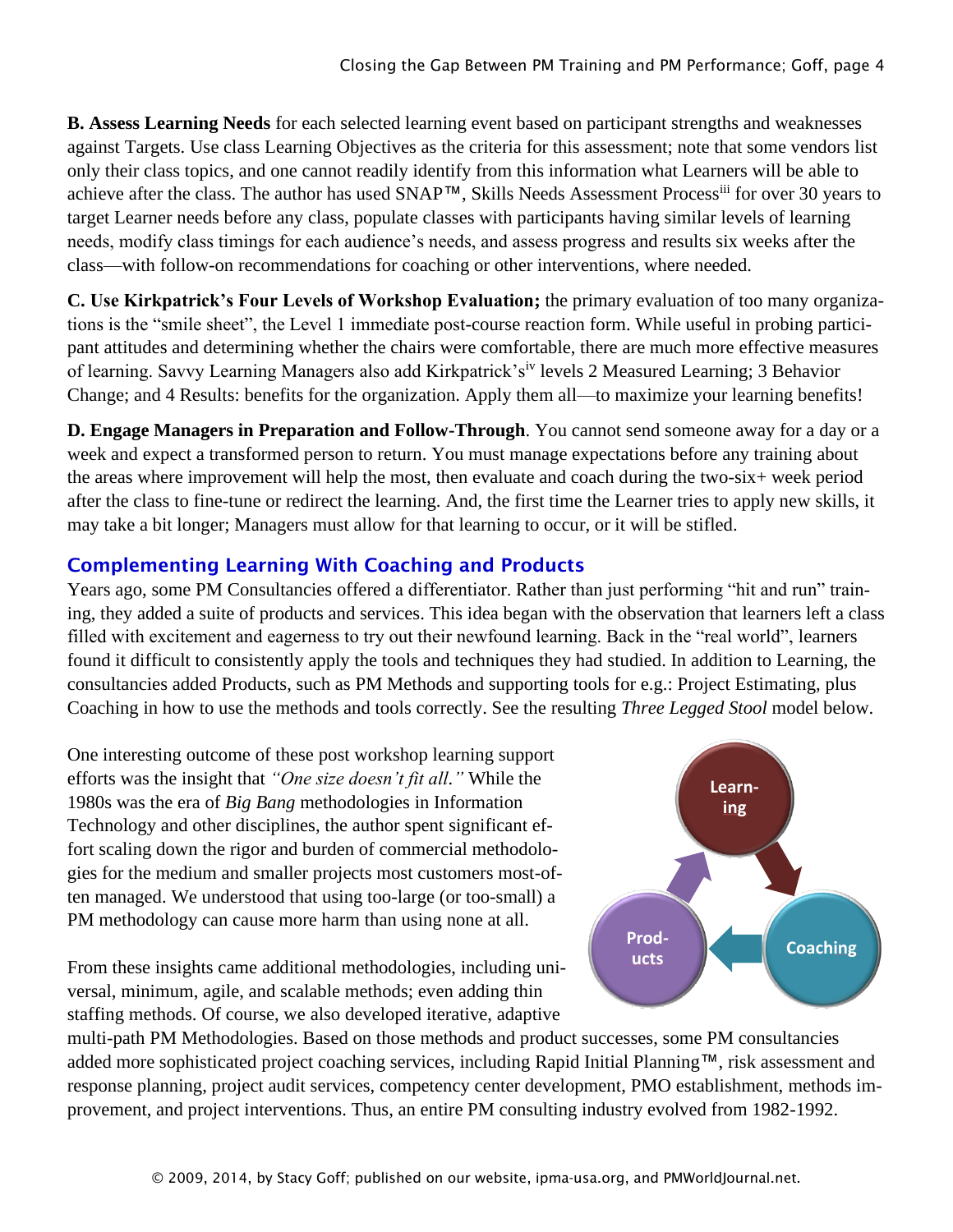The net results were stunning, significantly improving post-class application, support from Managers, and best of all, PM Performance. Participating clients embraced the "Three Legged Stool" for improved PM Performance. Today this approach would be no surprise, but 30 years ago, it was monumental. This history also helps explain why PRINCE2<sup>®</sup> is a fast-growing PM training and certification program today: It combines knowledge, standards, a methodology, support services, and most-importantly, a training/coaching network.

#### The Role of PM Certifications

In the mid-1990s, resulting largely from William Duncan's completion of the 1<sup>st</sup> edition of the PMBOK<sup>®</sup> Guide, PM certification interest soared—especially among IT practitioners. With this newfound interest in certification, our PM consultancy increasingly encountered a new dilemma. When talking to a potential customer, we frequently had to ask, "Are you performing training or coaching to improve PM Performance, or just to pass an exam?" The reason for the question: based on the answer, the *recommended learning was completely different*. We still recommend that the learning must be aligned and evaluated against the needs.

Ideally, the *same Learning and Development path* should lead to both improved PM Performance and, where appropriate, certification at some level. However, there are different practices and resulting categories of certifications in the world of Project Management. Here are two categories; there may also be others:

- Entry-level certifications *test knowledge about project management*.
- Advanced certifications *assess Performance Competence* in the actual roles of Project Manager, Senior Project Manager, or Program Manager (or Projects Director).

Note the correlation between entry level and advanced certifications with the PM Performance progression on page 3: Entry level PM certifications focus on Knowledge about common practice topics, and advanced PM certifications focus on your Skills, Behaviors and Performance Competence in key PM roles.

In the USA, professional PM societies offer entry-level, knowledge-based certifications covering topics in project management. For example, IPMA-USA, the USA member association of IPMA, taps the worldwide prestige of IPMA's integrated 4-L-C, four-level Competence-based certification program. Its IPMA Level D® uses a multiple-choice and open-essay exam to verify certificant grasp of PM Knowledge from the USA-NCB, the National Competence Baseline for PM. Other organizations offer similar entry-level exams. Knowledge-based PM certifications provide value by assessing one's grasp of a recognized PM standard.

Some PM societies also offer advanced Performance Competence-based PM certifications. IPMA-USA engages professional assessors who evaluate a portfolio of results, and then interview candidates for certified Project Manager or Certified Senior Project Manager, Certified Program Manager, and Certified Senior Program Manager roles, probing the way they contributed to project or program success.

Others will probably move from entry-level knowledge-based certifications *about* project management to advanced Performance Competence *certification of Project Managers* soon after they figure out how let current knowledge-based certificants know there is more to PM Certification than exams. Consider, for example, a performance baseline that could transform the USA's PM Learning and Competence development market: Project Manager Competency Development Framework, Second Edition, published by 2007 PMI<sup>v</sup>. As alluded to earlier, *this could be Project Management Institute's gap-closing solution*.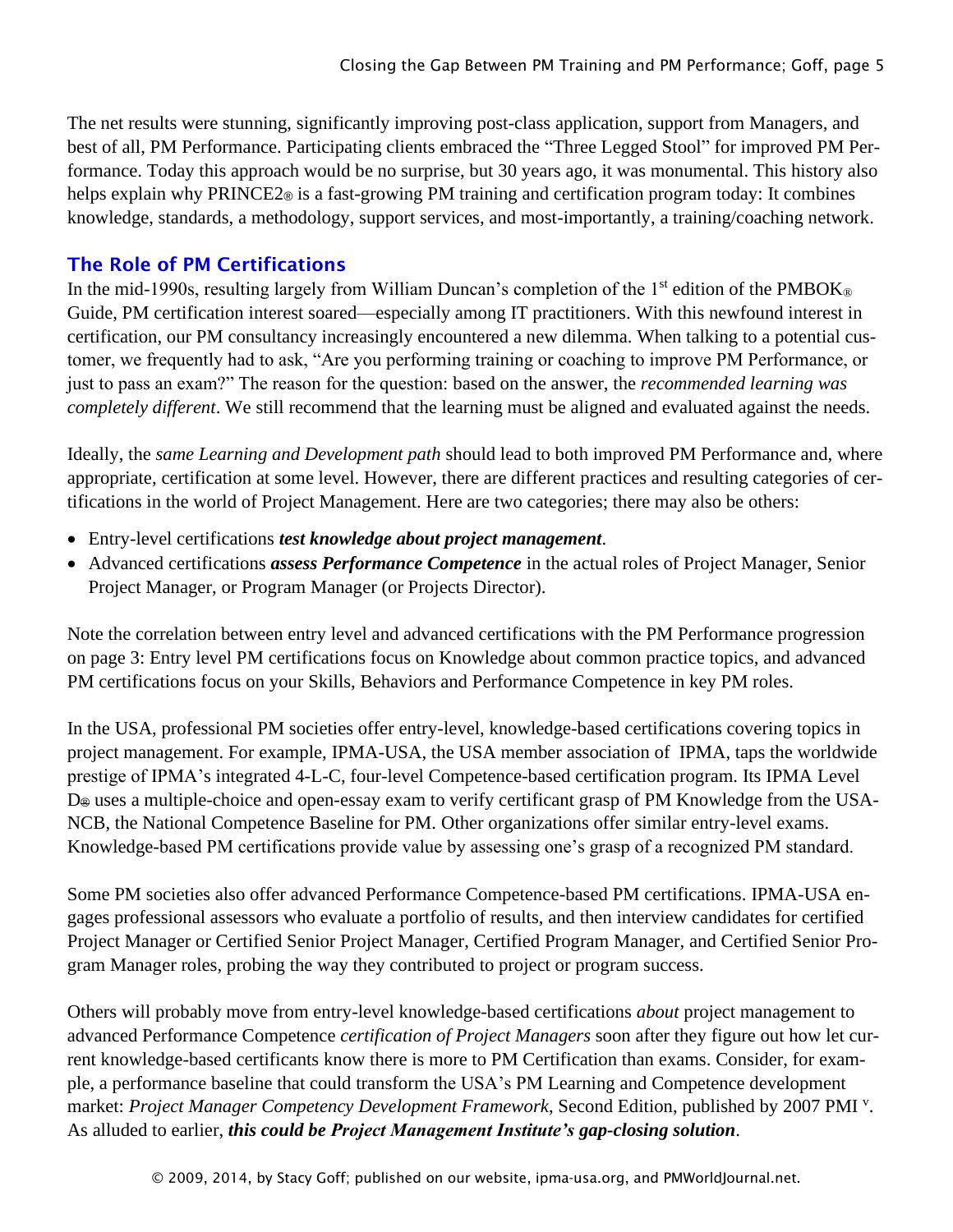Here is the bottom line on the role of certification: Certifications do not *improve* competence or performance. They merely recognize grasp or achievement at the level and role specified. Available offerings do have major differences; for example, focusing on Knowledge versus Performance Competence in managing projects. And, speaking of bottom lines: Executives don't really want PM Certifications: they want PM Performance.

#### Learning Providers and Competence Enablers

Thirty years ago, there were fewer than a dozen major PM learning providers. In the 1990s, the number zoomed to thousands; it seemed that anyone who could read a book (or bok) began a PM training program. Many of those trainers do a decent service for their customers. Several PM society-based efforts help Learning Managers find appropriate training talent:

- *PMI's Registered Education Provider* program includes a wide variety of vendors who present a knowledge-based training line of services. The training offerings range from in-depth curricula that supports mastery in project management, to "how to take the test" training options*.*
- *IPMA's Registration Programme* is for Learning Providers, including trainers and educators, who can map their offerings against the ICB®, IPMA Competence Baseline. Among its advantages, ICB includes Behavioral (interpersonal skills and leadership) and Contextual (business savvy and strategic linkage) competences. These topics have greater impact than only focusing on easy-to-test technical knowledge.

#### Measures of Success

It is an old line: *If you can't measure it, you can't manage it*. How do you measure the outcomes of PM Learning? Do you have baseline performance measures? Progress measures? Project Success measures? Triggers for intervention? You say you have no measurements? That may be why you see embarrassed glances around the table at Project Benefit Realization time.

Because PM Performance improvement is a project, you need to decide how you will measure progress and success. Measurement is especially difficult in this case, because PM Performance improvement can be a never-ending quest. *Example:* Among top-performing PM Enterprises, each time they achieve their targets, they identify ways to continue to improve. Thus, the gap widens, between those who measure and manage PM Performance, and those who merely send people off to training.

Implementing PM Performance Improvement Measurement programs is another entire article (or book), but your path forward, if you intend to get results from training, should be as follows: If you view PM Learning and Development as an investment, show your Executives the returns. Otherwise, invest elsewhere.

Sad to say, that despite the earlier-mentioned hundreds of millions of \$USD spent on PM training in the last 25 years, the reports of consistently failing projects, from IT to Construction, to Government, have increased, rather than decreased. Perhaps it is time for a dose of PM Performance, the true stimulus for our ailing economies.

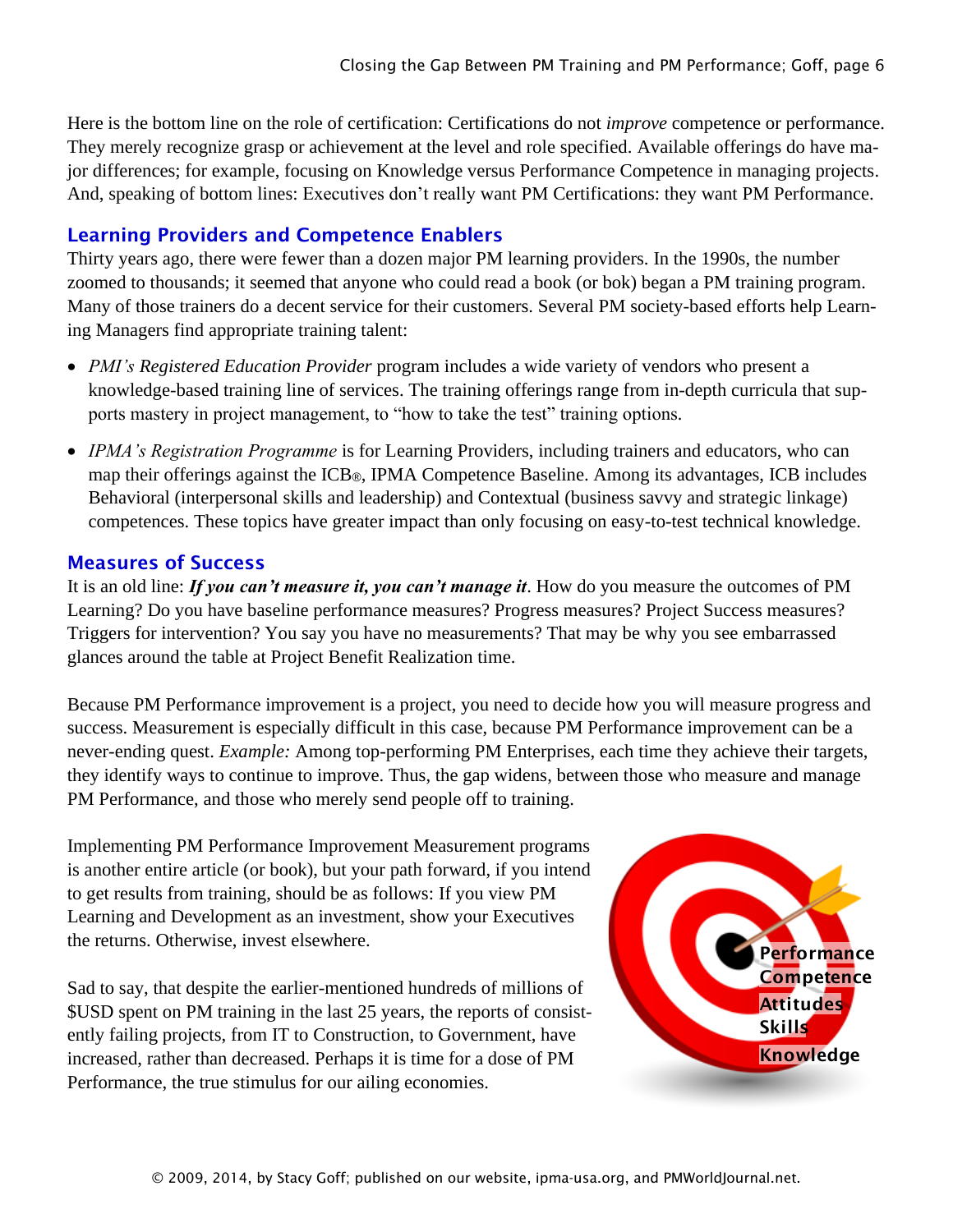# **Summary**

This article offers insights into ways Executives, Learning Managers, Functional Managers and Project Managers can "close the gap" between training and PM Performance. It explains the differences between PM training and learning, the PM Performance progression, suggestions for maximizing benefits of scarce learning funds, and other topics. These topics are very familiar to HR Managers; yet in the world of PM, too many still fall short in Performance.

Despite good intentions, and in the absence of involvement by HR or Learning Managers, too many have squandered training budgets and their participants' time. They have spent hundreds of millions of \$USD on a wide variety of poorly-focused PM training, with little to show from their efforts. In fact, as asserted in this article's Introduction, PM performance has declined. Part of the problem is that they failed to close the gap between training and learning; they sought Knowledge, rather than Skill, and *"quick fix"* cramming rather than PM Competence; the outcome: they failed to attain PM Performance.

Buyers who don't understand the differences may continue to pursue PM training that has no impact on PM Performance. Meanwhile, savvy Executives, Managers and PM practitioners will continue to increase the Performance lead between themselves and their competition.

Which group will you be in, and how will you measure and evaluate your results? This article contains tips that can guide you to essential first steps in closing the gap between generic PM training and PM Performance. Apply these tips to improve your Learning Return on Investment, boost PM Competence in all project Stakeholders, and increase PM Performance throughout your organization. *Wouldn't you rather achieve as a PM?*

# About the Author



**STACY A. GOFF,** *the PM Performance Coach*, has coached and inspired tens of thousands of project and program managers, and hundreds of organizations, on five continents, for over forty years. A Project Management practitioner since 1970 and consultant since 1982, he has also been a strong contributor to professional organizations such as IPMA<sup>®</sup> and PMI<sup>®</sup> since 1983.

He is a co-founder and past-president of IPMA-USA, and 2011-2014 Vice President of Marketing & Events for IPMA, the International Project Management Association. In September, 2015, he was named an IPMA Honorary Fellow.

Goff's interest in project competence and performance began with establishing a PM Competency Center for a nuclear power plant in the early 1980s. It continued with international engagements during the 1980s and 90s as he helped organizations assess and improve their project and program performance. Today, he coaches, speaks and per-

forms keynote speeches at major project-related events. And, he continues to pursue his interest in individual, project team, organization, and national and international PM performance. Continued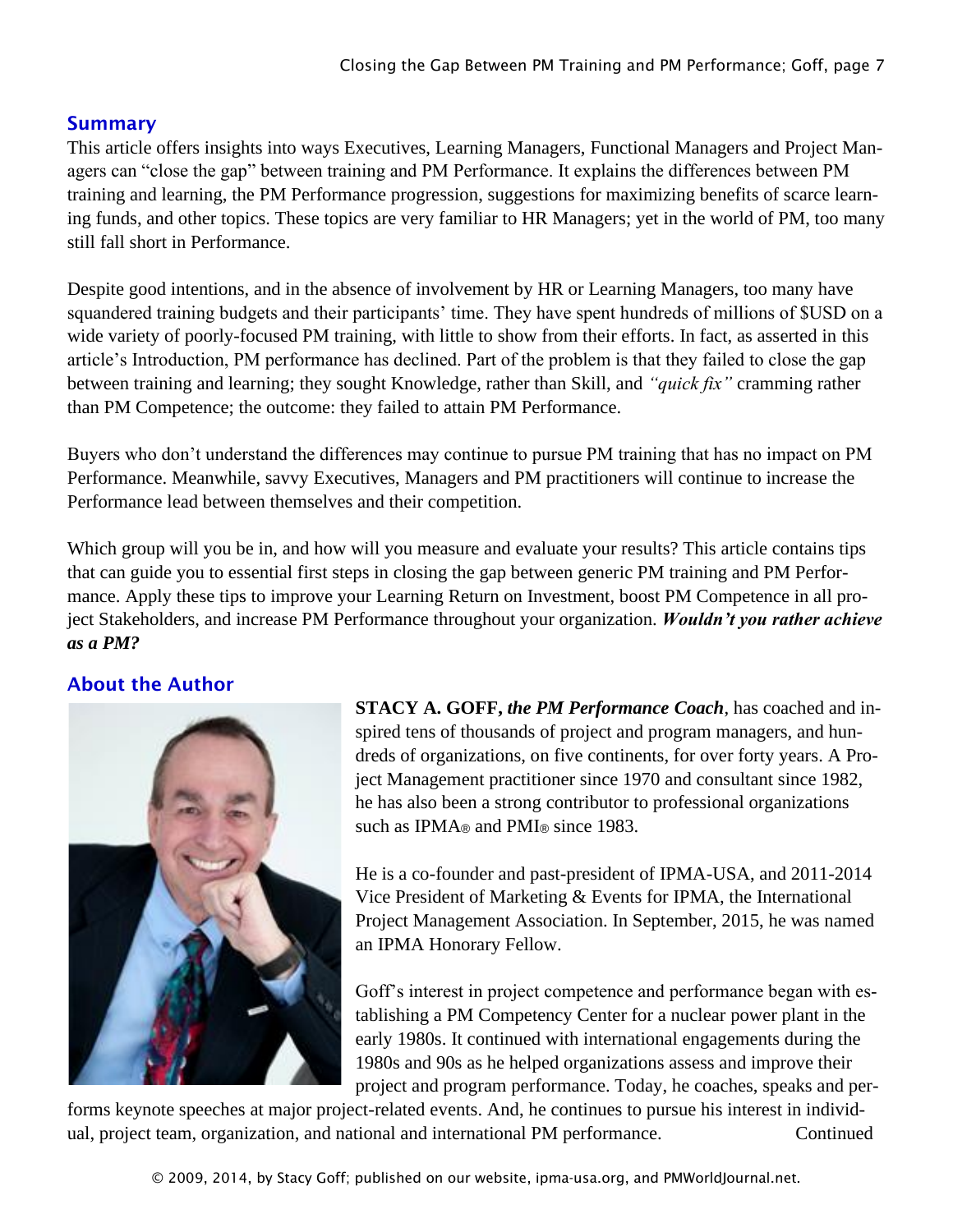Mr. Goff brings a results-oriented approach to Project Management coaching, consulting, and training. His insight for the needed PM Competences, and his delivery of effective training translate to improved project performance. In his working life, he combines his Project experience with sensitivity for the interpersonal skills areas—the human aspects of projects.

In his papers, presentations, workshops or in consulting, he combines his project experience with strategic linkage for all projects and programs. His insights and experience have provided competitive advantage for his clients for over 40 years. His business result: measurably increased **PM Performance**.

Contact Stacy at +1.719.488.3850, email: Stacy.Goff@gmail.com. His website is https://StacyGoff.com

# About This Article

We originally published this article in 2009, as global economies were struggling to recover from "the Great Recession." Five years later, many nations are still struggling with this recovery. For some nations, and for some organizations, competent and performing Project and Program Managers (with their organizations' leadership support) have helped accelerate their recovery. During 2014, this updated article was featured by IPMA Education & Training in the PM World Journal, and on IPMA-USA, IPMA and Stacy's websites.

In this update, there are a few changes from the original article, but the most important change concerns the mention of the "half-life of learning that is not applied." For years, we had used 1980s research that showed that half-life to be six weeks. In the last several years, more recent research has shown that half-life of learning that is not quickly applied to be just two weeks, instead.

What does this say for learning experience participants who spend the two weeks after their session just catching up with the work that piled up on their desks in their absence? An exacerbating factor: today, pressured managers have even less time to prepare workshop participants for learning, then evaluating their results and coaching them afterwards. Today, in many organizations, things are getting worse, not better.

#### Trademark Acknowledgements

- IPMA is a registered trademark of the International Project Management Association in Switzerland and other countries.
- PMI and PMBOK are registered trademarks of Project Management Institute in the USA and other countries.